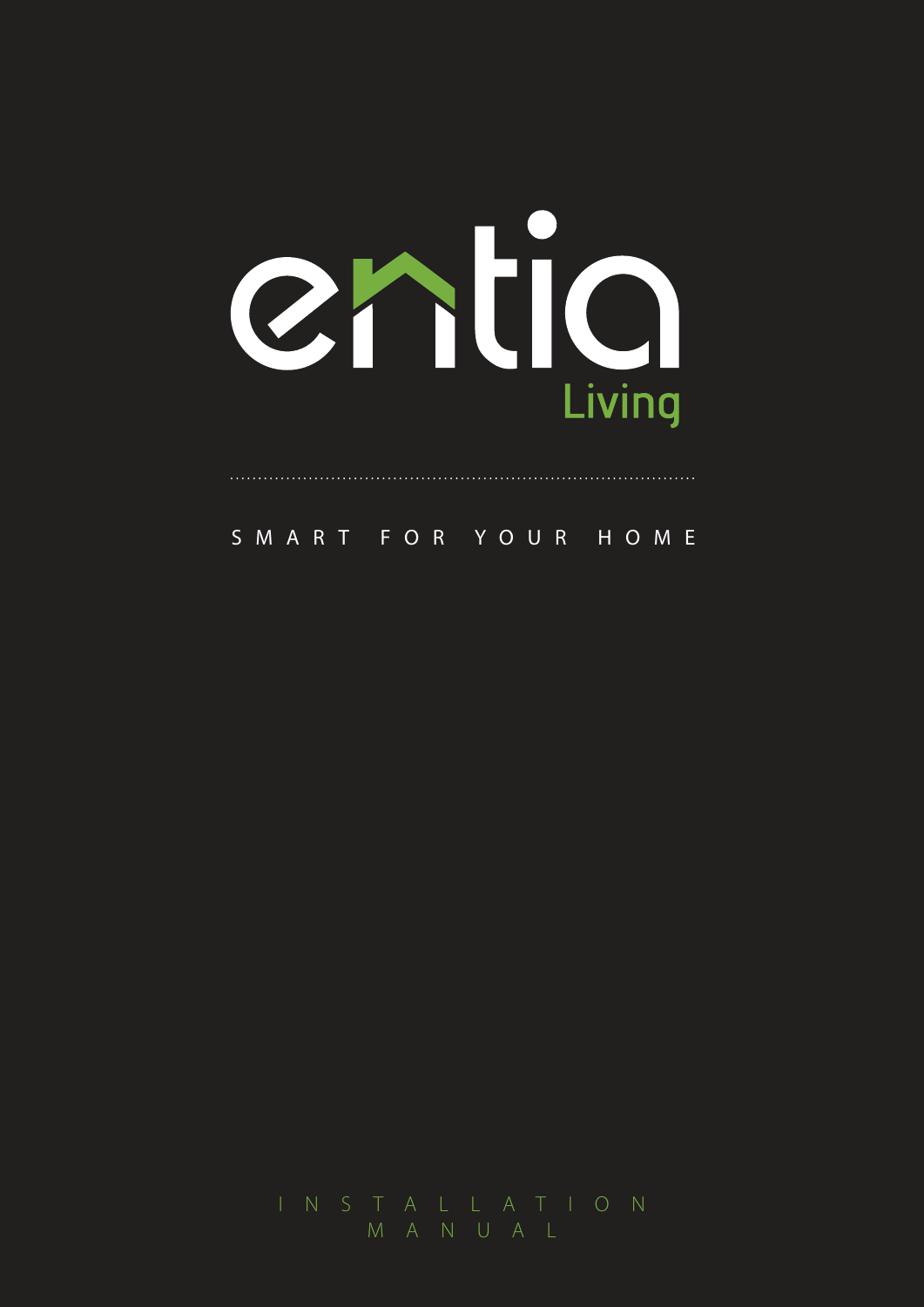# INSTALATION MANUAL

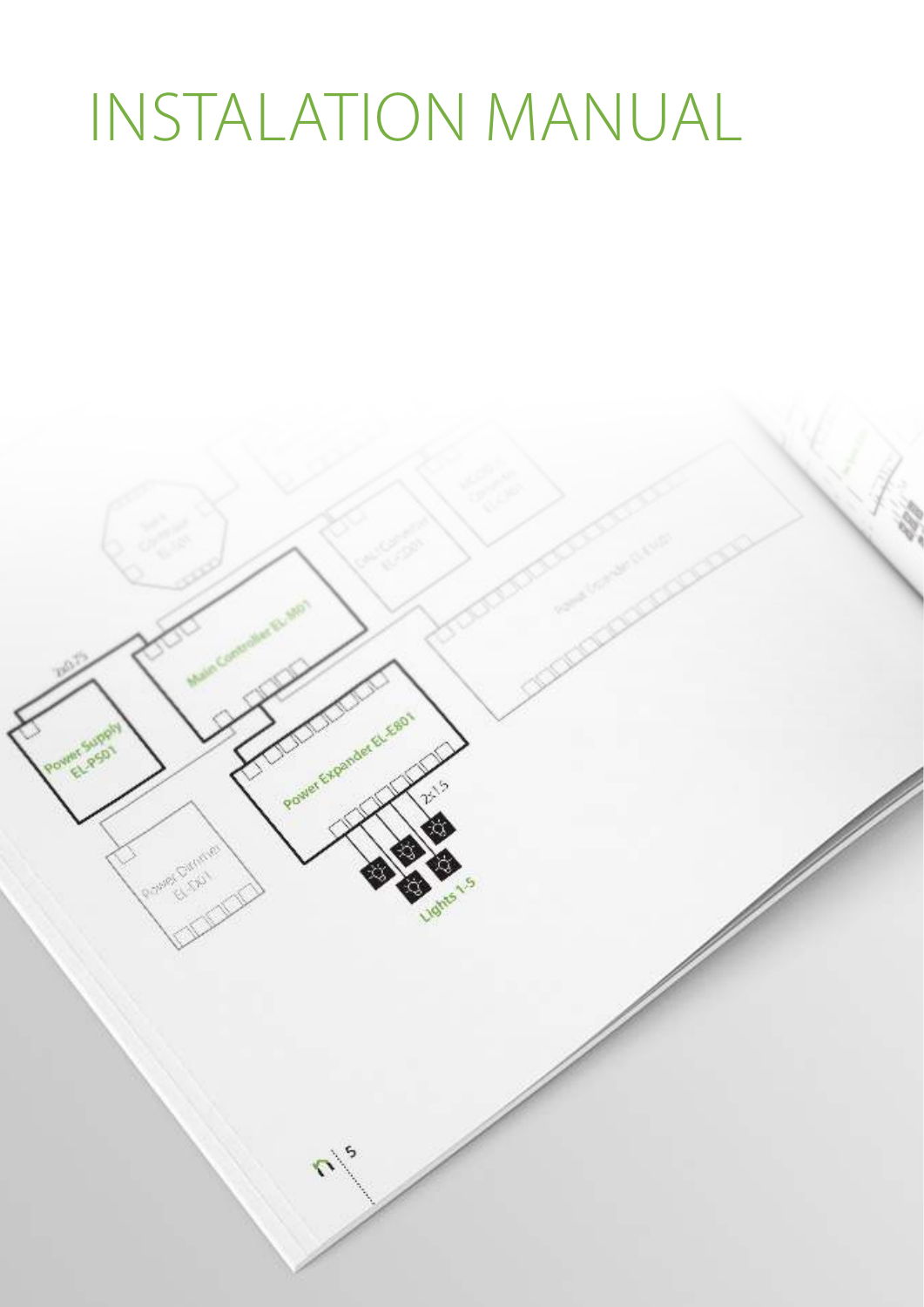#### **Lighting** On/Off

On/off lights (and other on/off devices) have to be connected to the ENTIAliving system as shown in the block diagram below. Note that on/off lights can be connected to either, Power Expander EL-E1801 or Power Expander EL-E1601 (the former being depicted in the block diagram below). One EL-E801 Power Expander supports up to 8 power outputs, while EL-E1601 Power Expander supports up to 16 power outputs. Dimmed lights must be connected to the Power Dimmer EL-D01 instead of Power Expander modules as shown later on in this document. Note that on the block diagram below, the elements and wiring for lighting connection is highlighted.

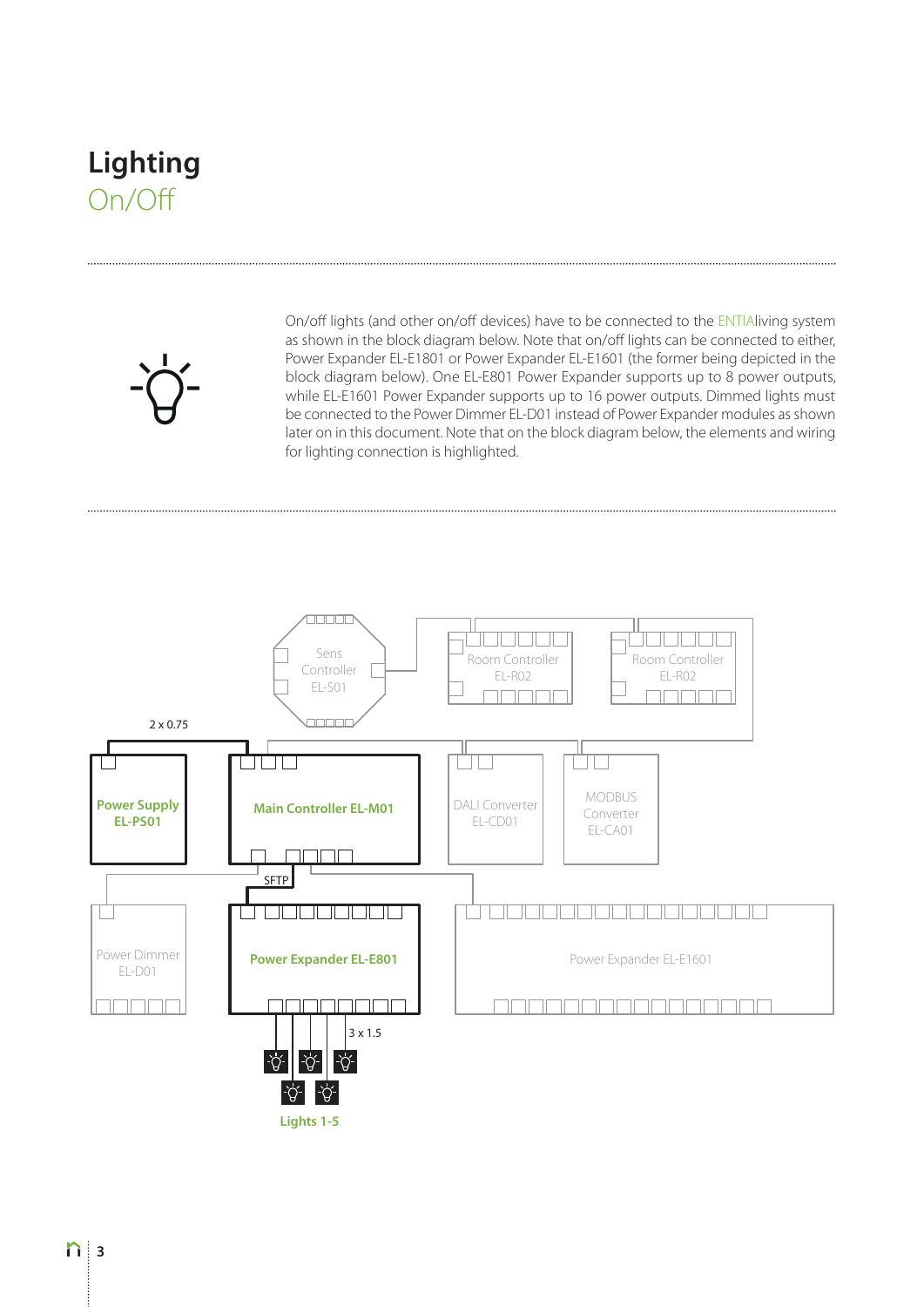#### Lighting On/Off



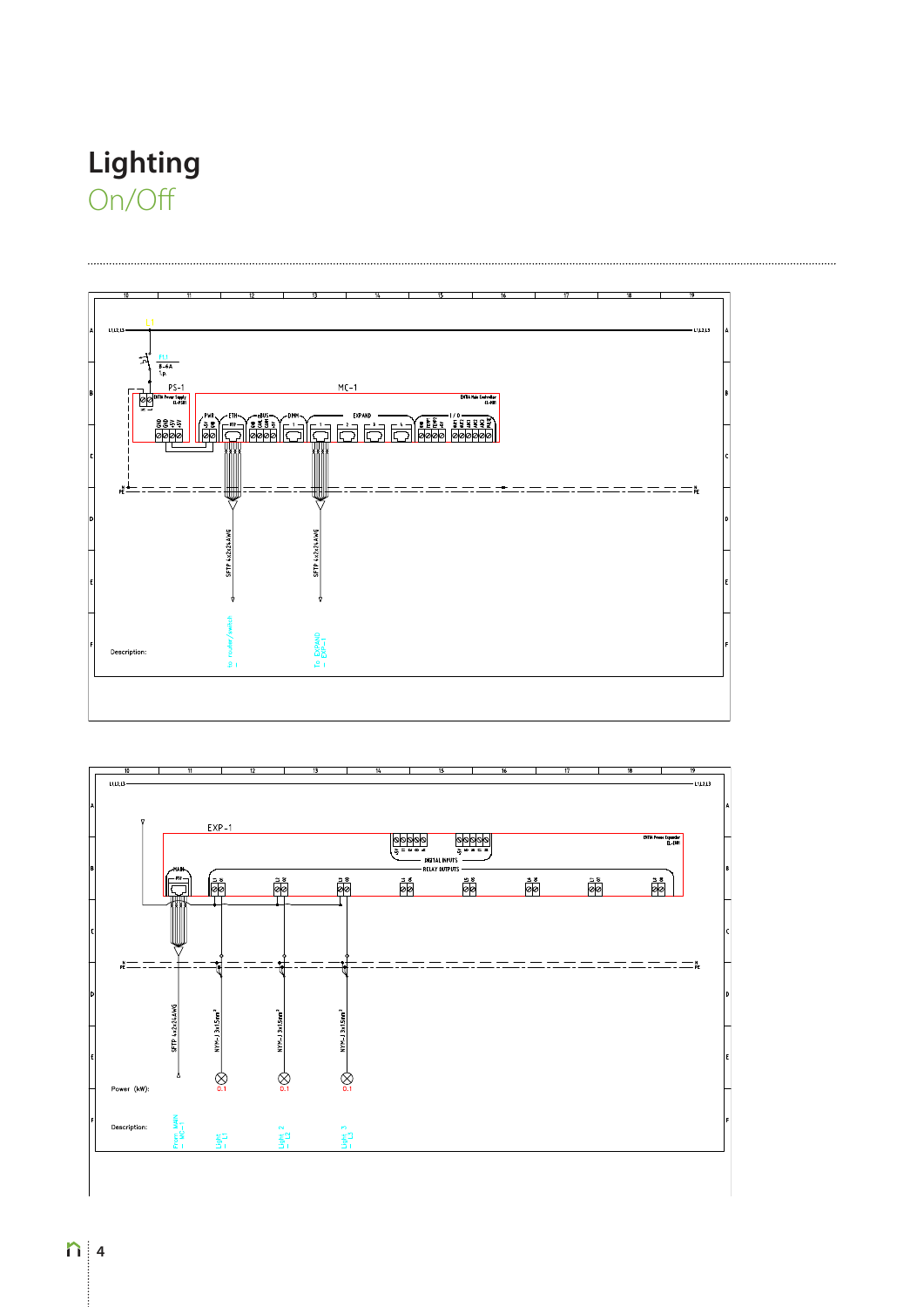#### **Lighting** Dimm

........................



Dimmable lights have to be connected to the ENTIAliving system as shown in the block diagram below. Note that dimmable lights can be connected to Power Dimmer EL-D01. One EL-D01 Power Dimmer supports up to 5 dimmer outputs. Note that on the block diagram below, the elements and wiring for lighting connection is highlighted.



**Lights 1-5**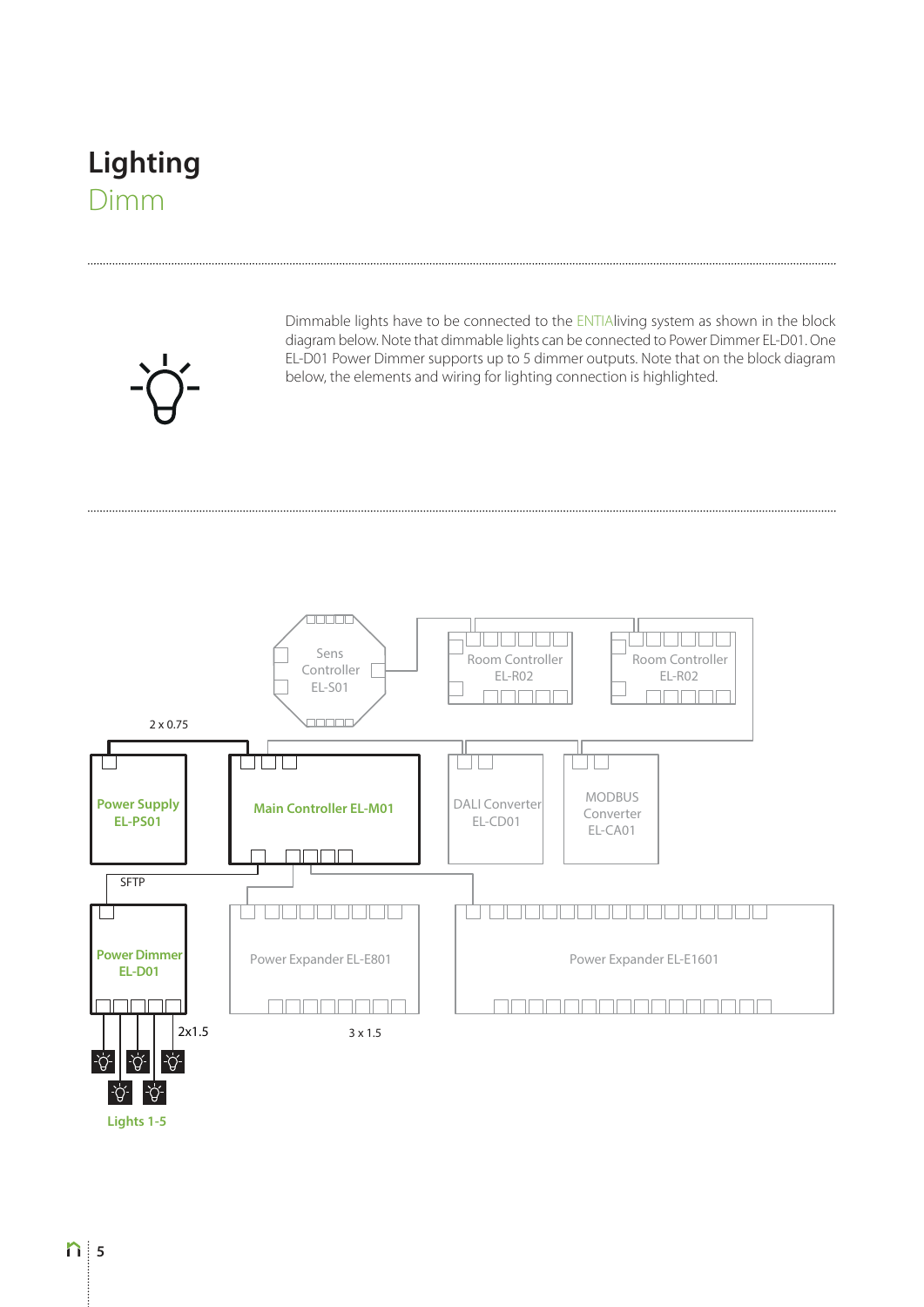#### **Lighting** Dimm



 $\otimes$ 

 $\begin{array}{c} \mathbf{g} \\ \mathbf{g} \\ \mathbf{g} \\ \mathbf{g} \\ \mathbf{g} \\ \mathbf{g} \\ \mathbf{g} \\ \mathbf{g} \\ \mathbf{g} \\ \mathbf{g} \\ \mathbf{g} \\ \mathbf{g} \\ \mathbf{g} \\ \mathbf{g} \\ \mathbf{g} \\ \mathbf{g} \\ \mathbf{g} \\ \mathbf{g} \\ \mathbf{g} \\ \mathbf{g} \\ \mathbf{g} \\ \mathbf{g} \\ \mathbf{g} \\ \mathbf{g} \\ \mathbf{g} \\ \mathbf{g} \\ \mathbf{g} \\ \mathbf{g} \\ \mathbf{g} \\ \mathbf{g} \\ \mathbf$ 

From MA<br>- MC-1

壽。

 $(kW)$  $P<sub>0</sub>$ 

<sub>De</sub>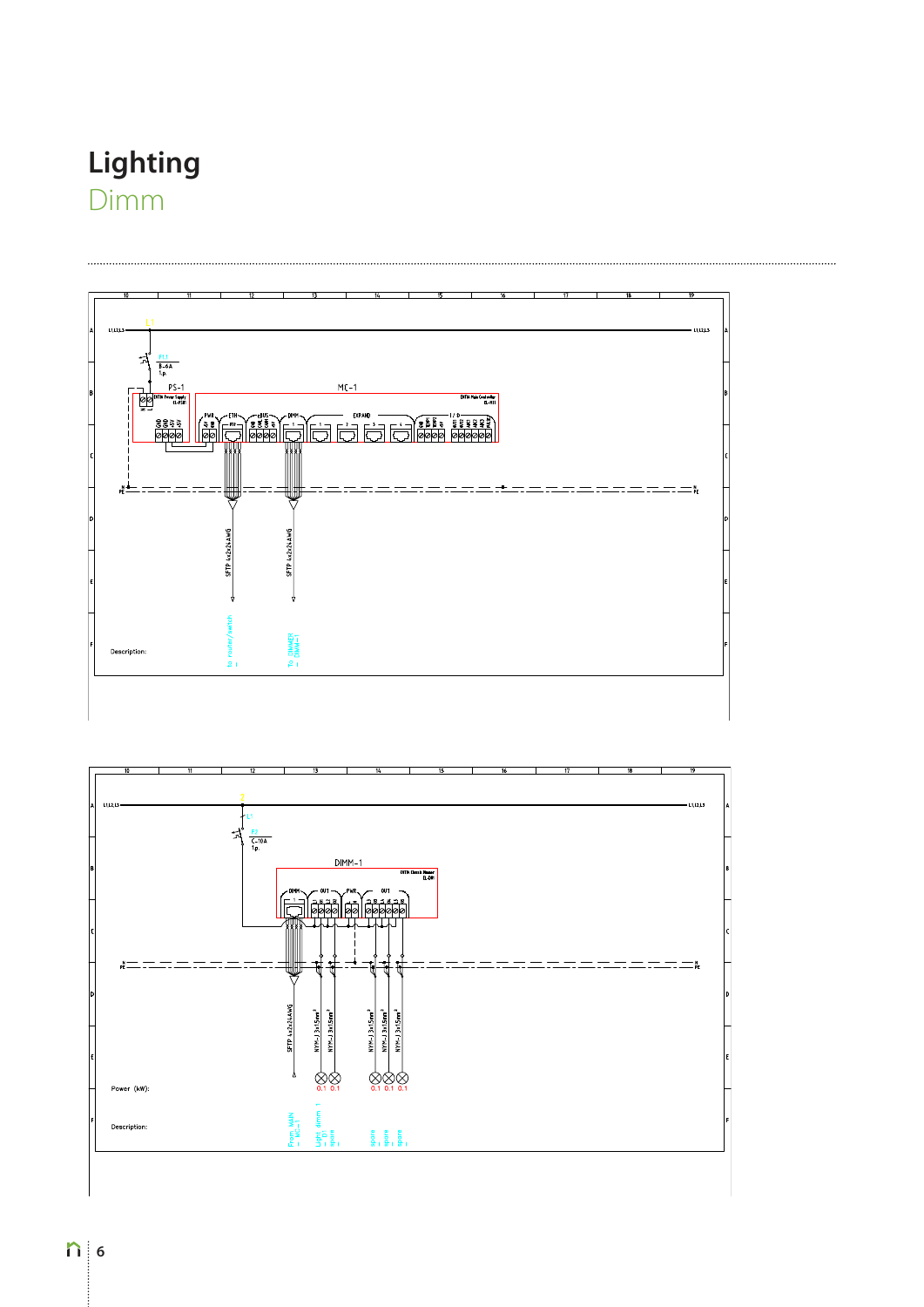#### **Lighting** DALI

.........................



DALI lighting devices have to be connected to the ENTIAliving system as shown in the block diagram below. Note that one ENTIAliving DALI Converter EL-CD01 can support up to 64 DALI lighting devices and 16 groups of DALI lighting devices. On the block diagram below, the elements and wiring for DALI lighting connection is highlighted.

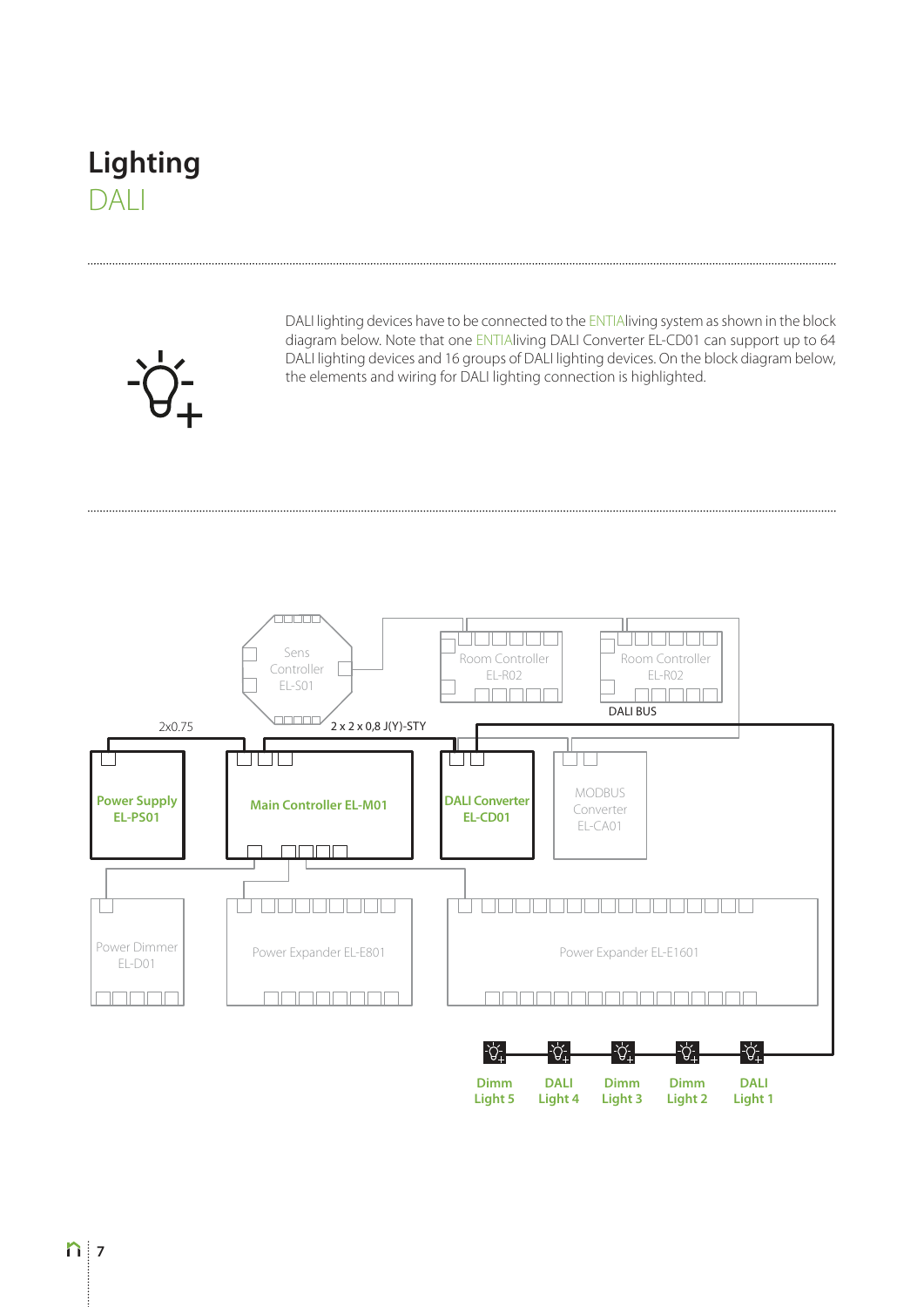### **Lighting** DALI

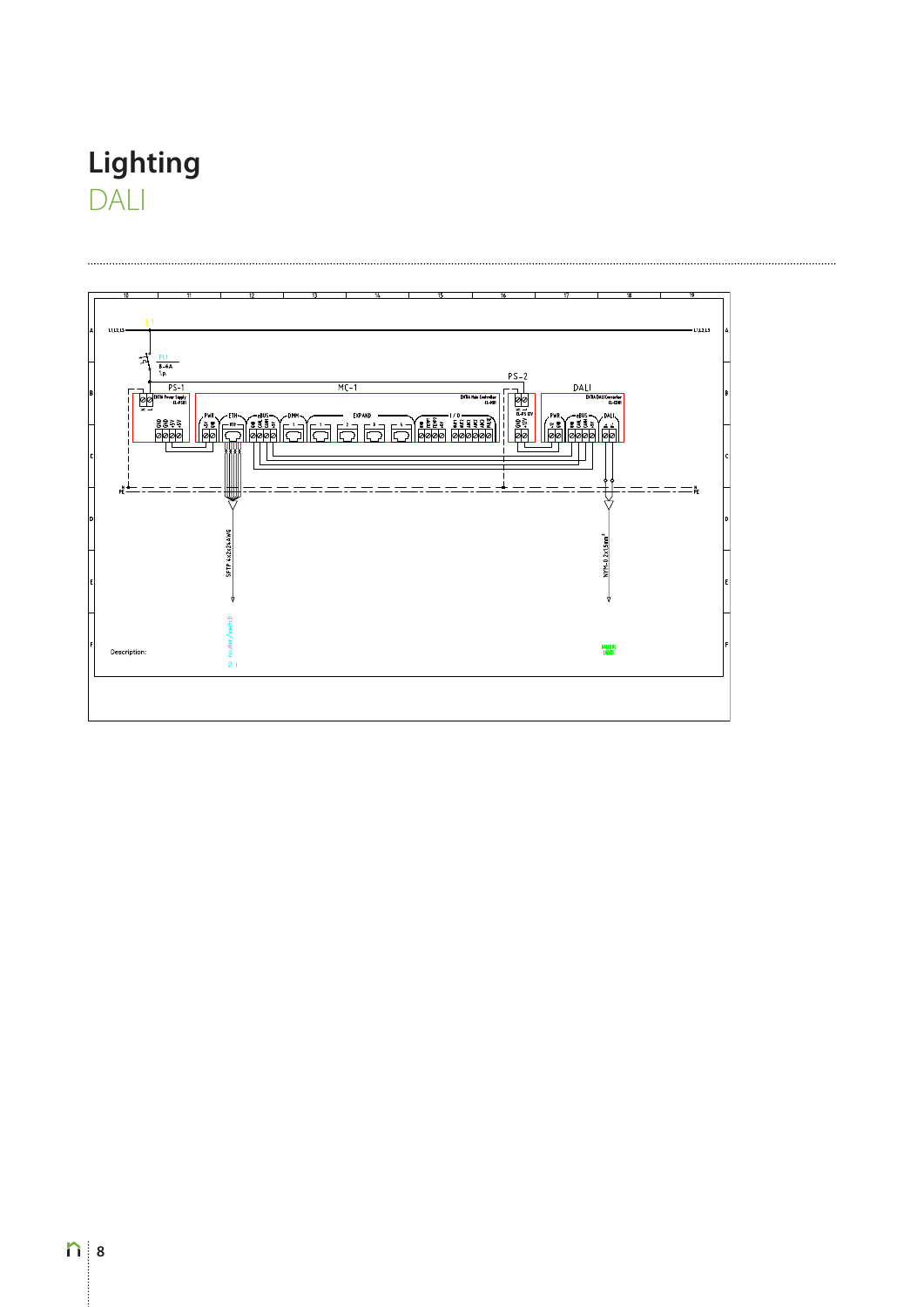## **Heating&Cooling**

Valves

On/off heating valves (and other on/off devices) need to be connected to the ENTIAliving system as shown in the block diagram below. Note that described devices can be connected to either Power Expander EL-E801 or Power Expander EL-E1601 (the latter being depicted in the block diagram below). One EL-E801 Power Expander supports up to 8 power outputs, whereas EL-E1601 Power Expander supports up to 16 power outputs. Note that on the block diagram below, the elements and wiring for heating valve connection is highlighted.



**Bathroom / Bedroom 1-2**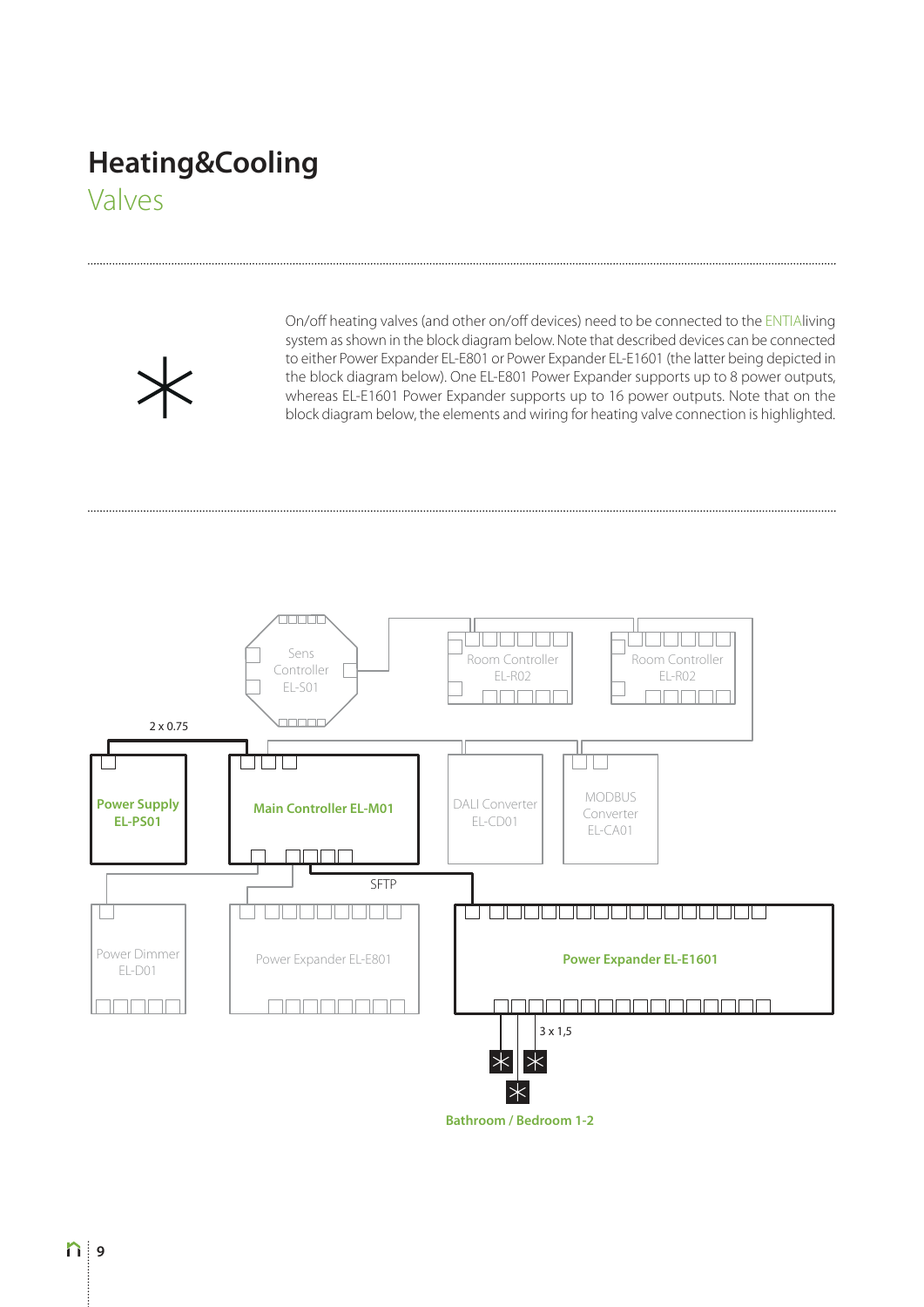## **Heating&Cooling**

Valves



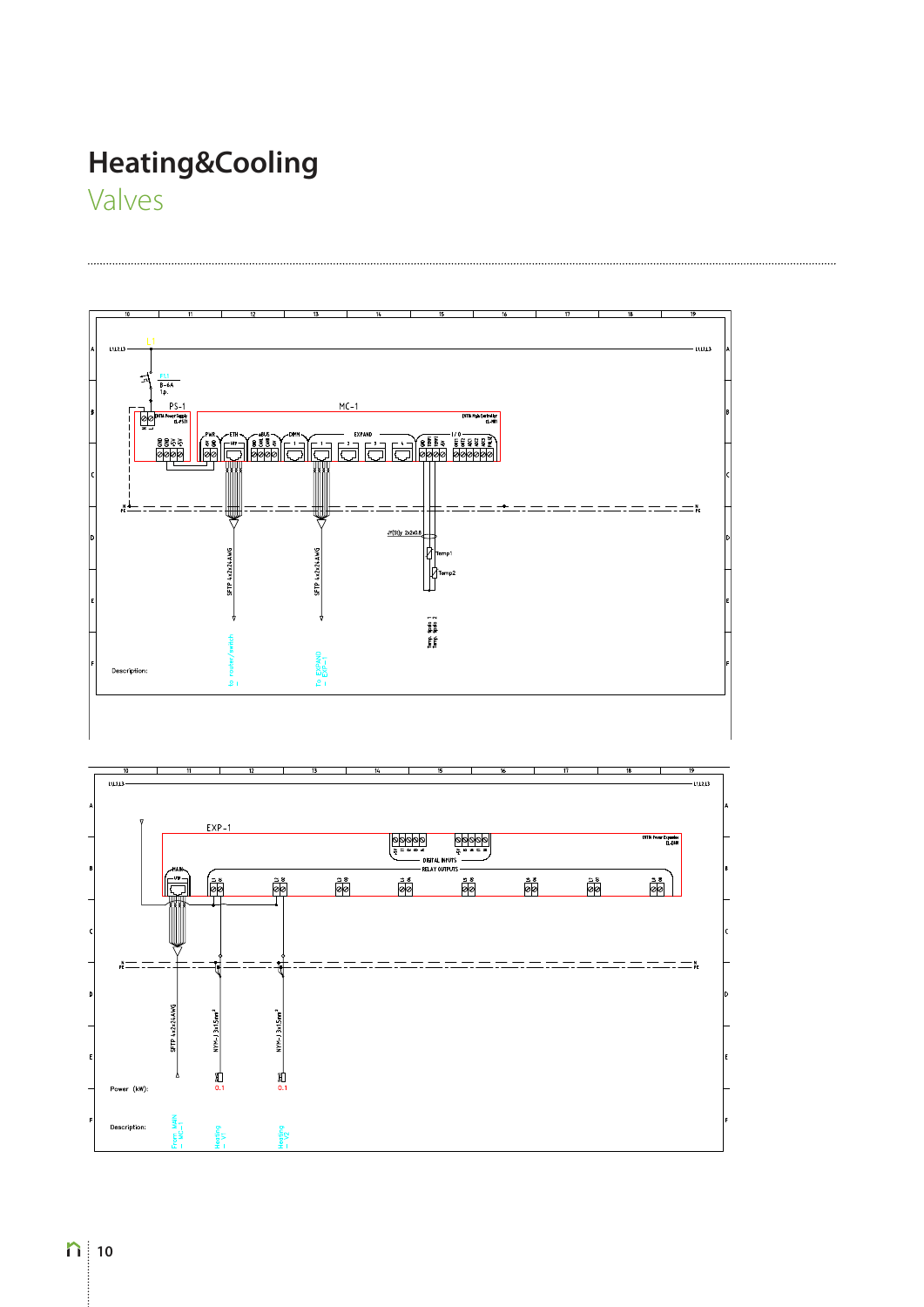#### **Heating&Cooling** Fan-Coils

Fan coils need to be connected to the ENTIAliving system as shown in the block diagram below—the dashed line is connected in case of a 2 tube system (same tubes for hot and cold water), while it is not connected in a 4 tube system. Note that described HVAC devices can be connected to either Power Expander EL-E1801 or Power Expander EL-E1601 (the latter being depicted in the block diagram below). One EL-E801 Power Expander supports up to 8 power outputs, whereas EL-E1601 Power Expander supports up to 16 power outputs. Note that on the block diagram below, the elements and wiring for fancoil connection is highlighted.

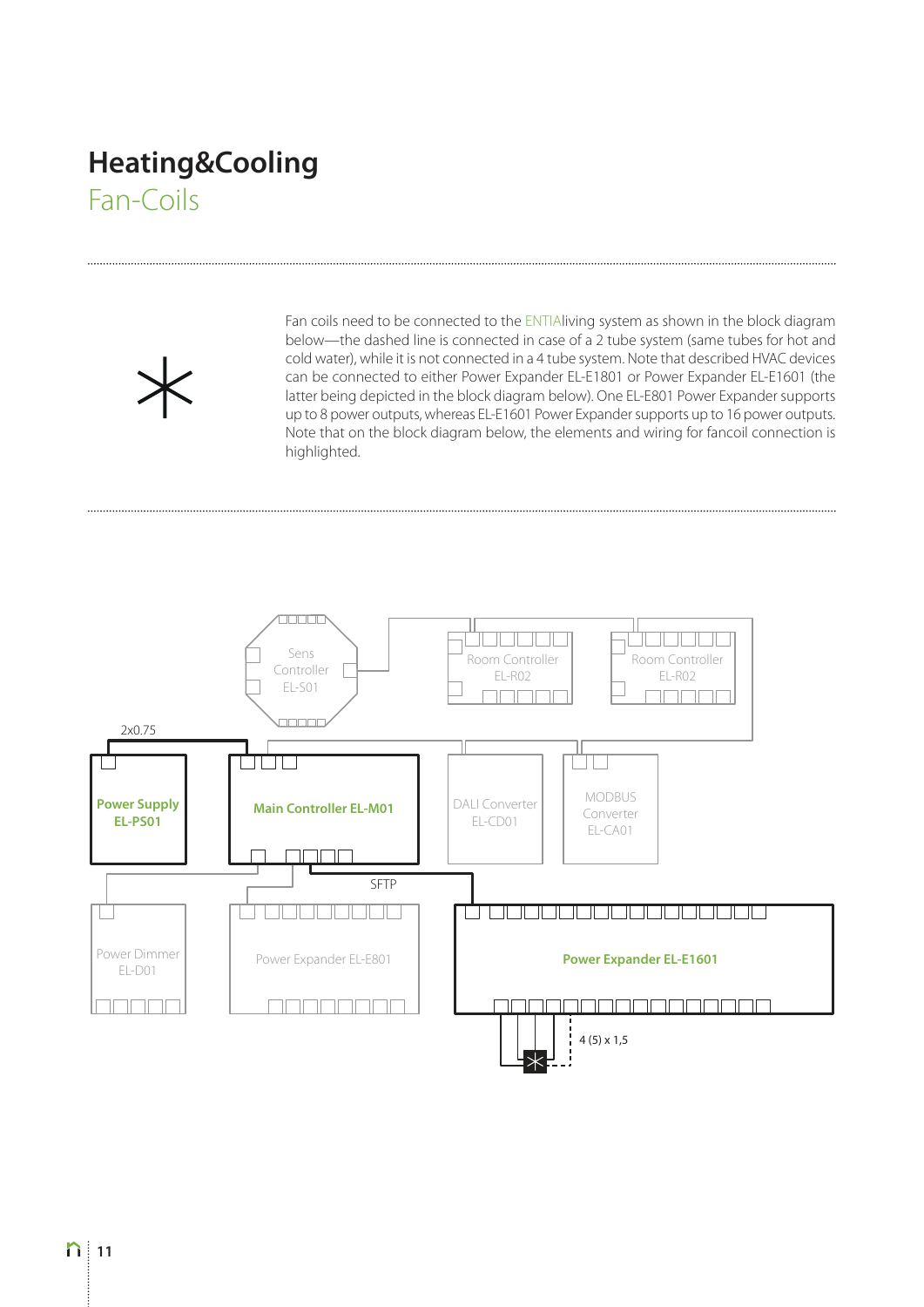## **Heating&Cooling**

Fan-Coils



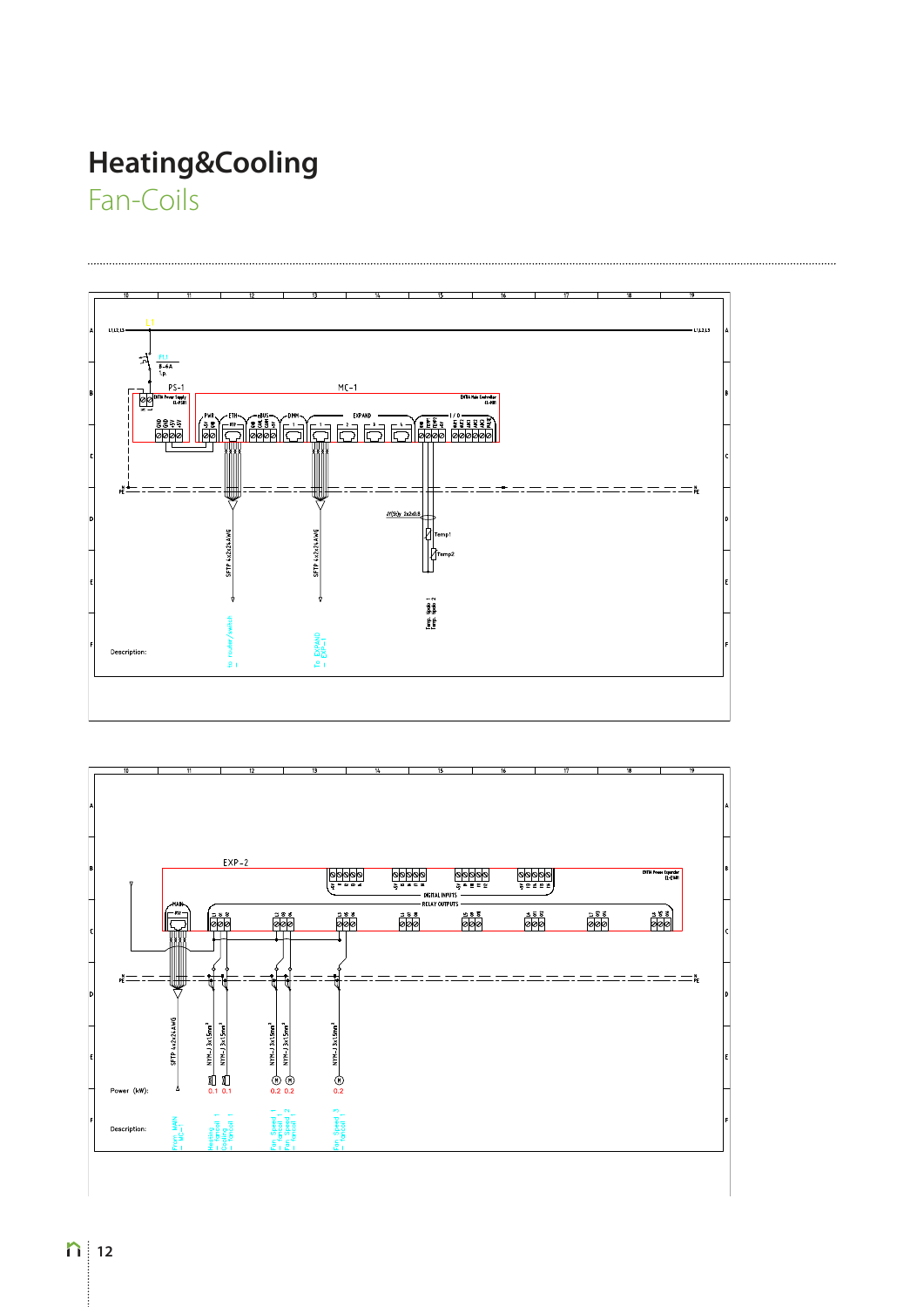#### **Shading** Shades, Blinds,...



Shading devices, such as shades, blinds, tendas and other have to be connected to the ENTIAliving system as shown in the block diagram below. As opposed to lighting installation (previous chapter), shading MUST NOT be connected to the ENTIAliving Power Expander EL-E801 and must instead be connected to the Power Expander EL-E1601. Note that on the block diagram below, the elements and wiring for shading connection is highlighted.



**Shade 1-5**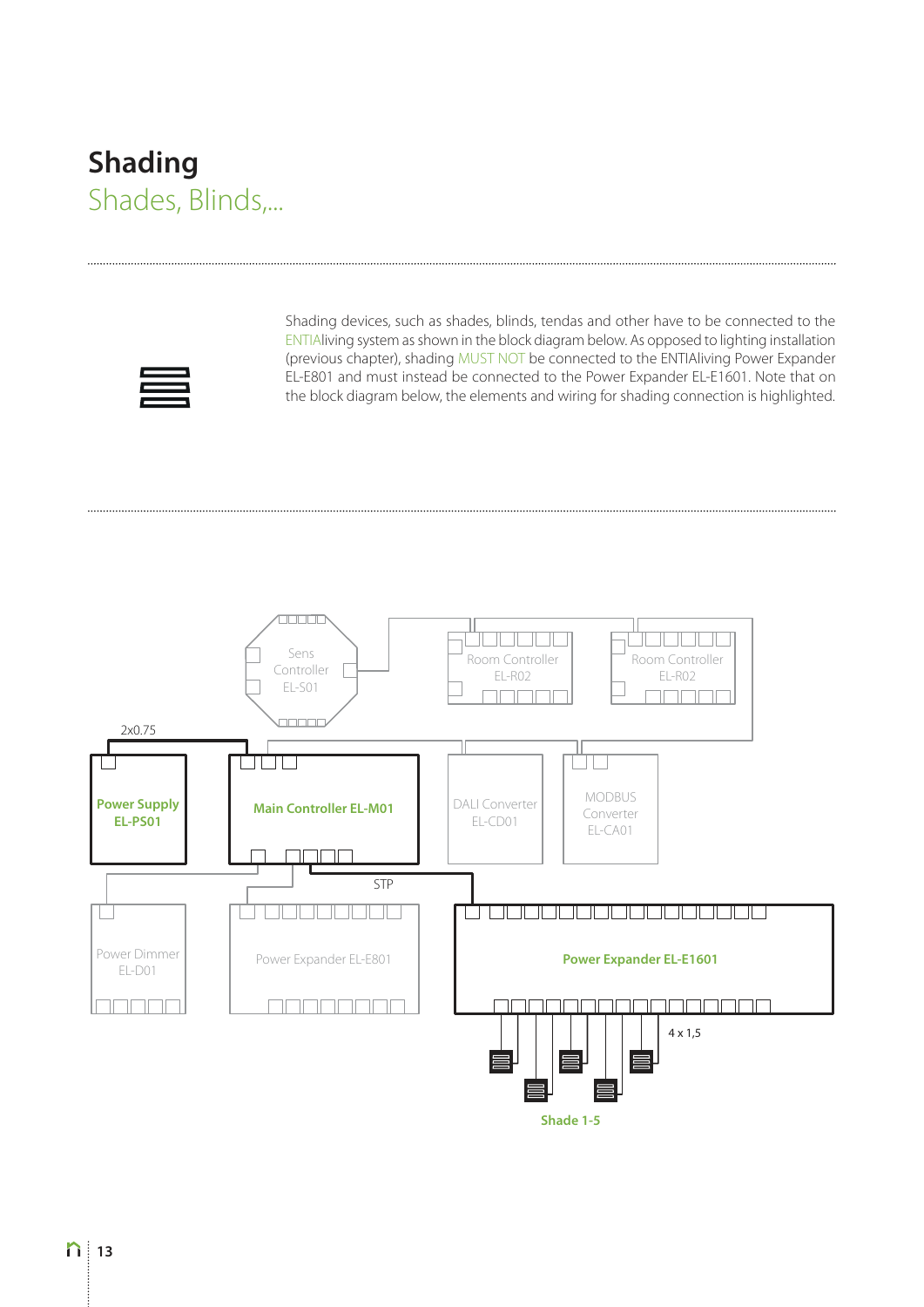## **Shading**

Shades, Blinds, ...



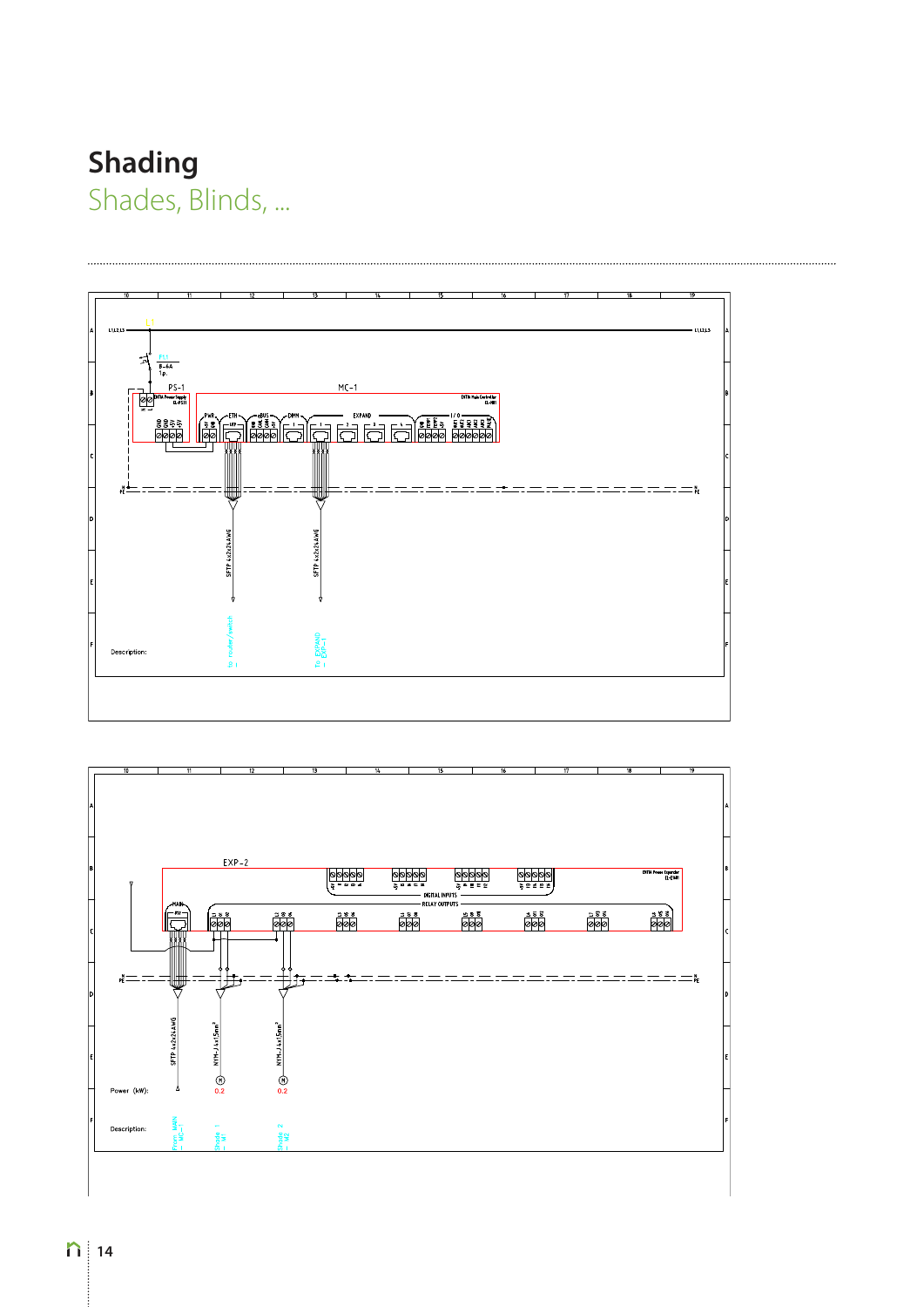#### **Air Conditioning** IR

Any IR remote controlled A/C device can be connected to the ENTIAliving system as shown in the block diagram below. Note that one ENTIAliving IR Controller EL-IR01 can support 1 air conditioning device. On the block diagram below, the elements and wiring for air conditioning connection is highlighted.

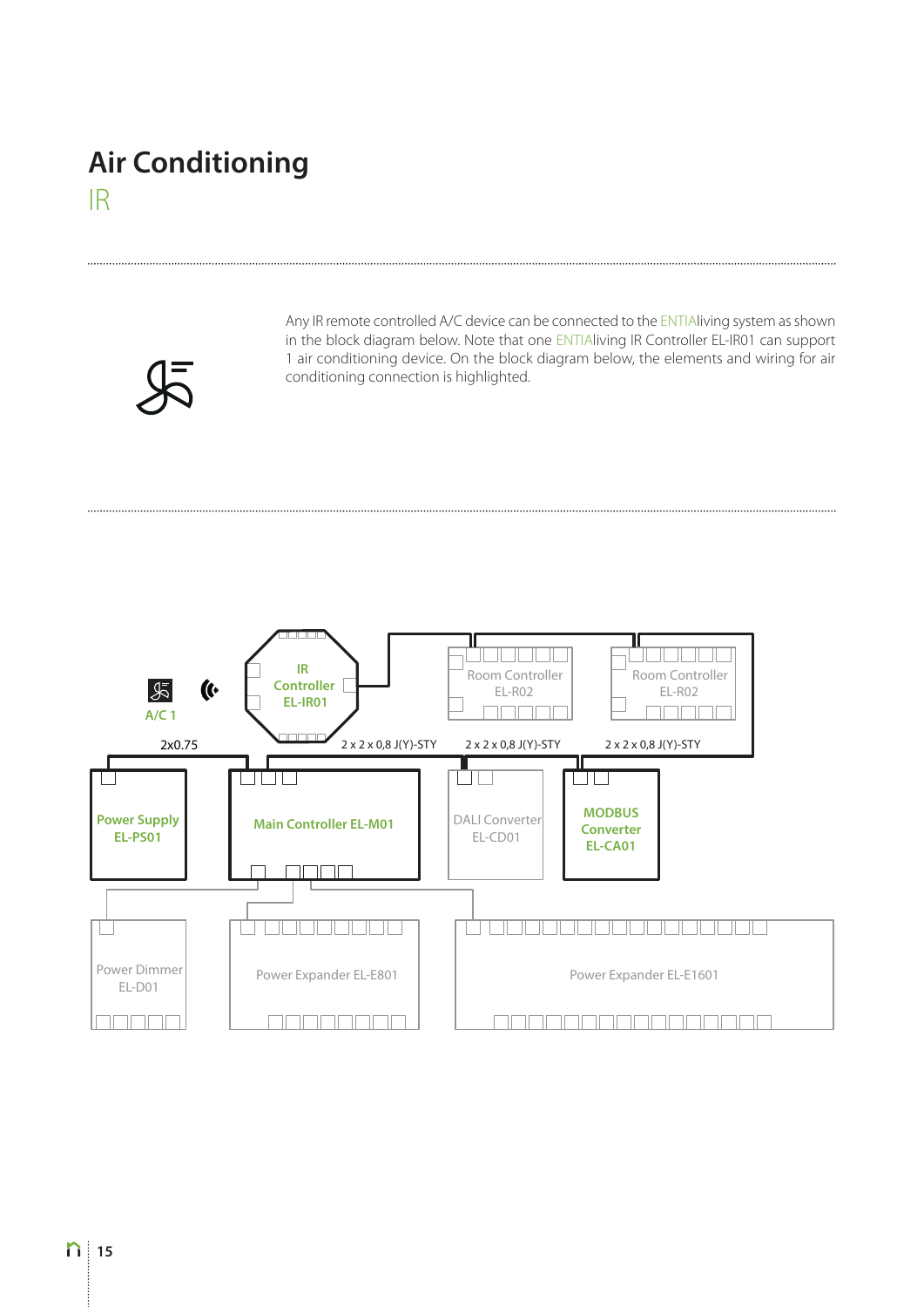#### **Air Conditioning** IR



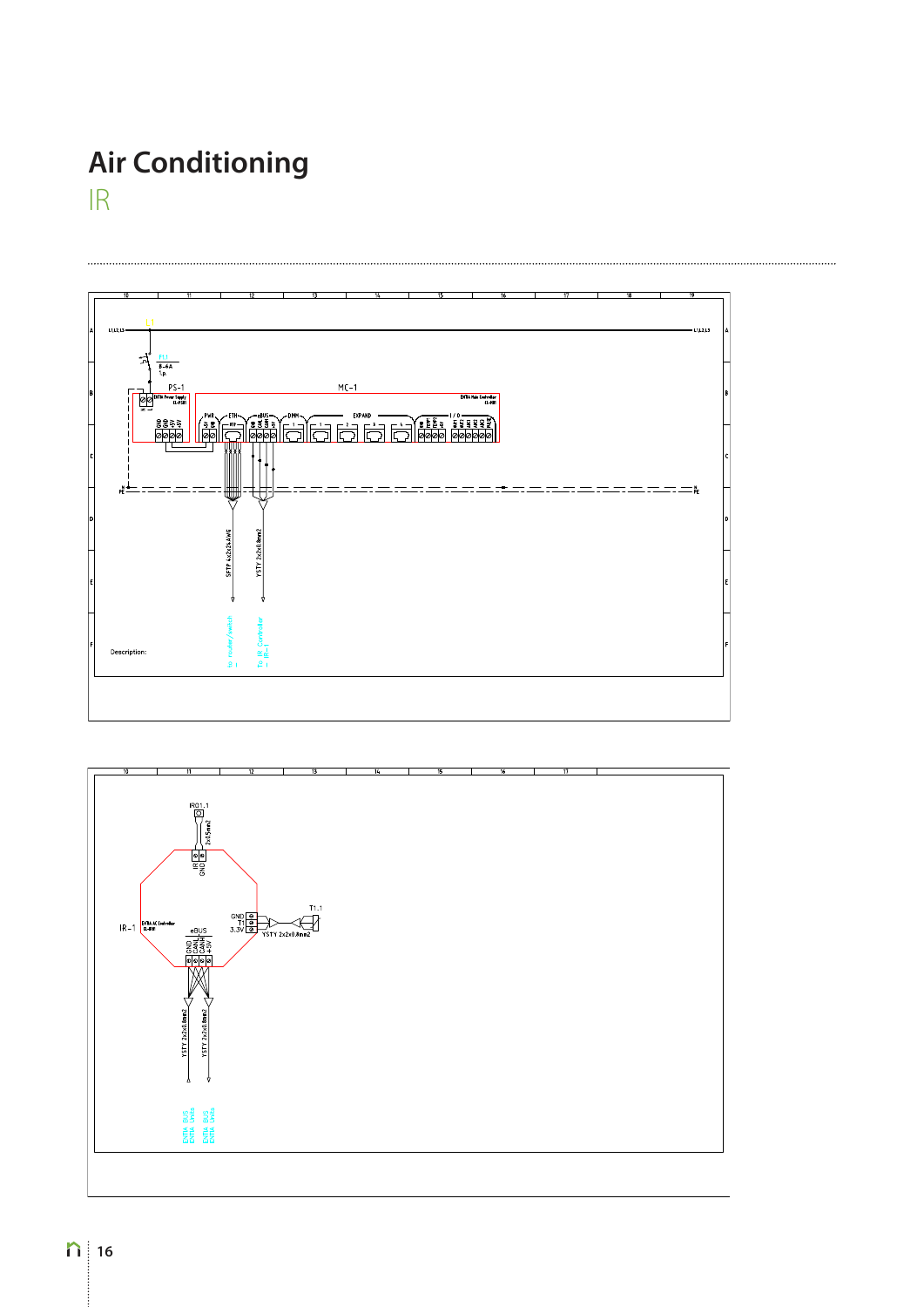#### **Air Conditioning** MODBUS

**17** 

MODBUS compatible A/C devices have to be connected to the ENTIAliving system as shown in the block diagram below. Note that one ENTIAliving MODBUS Converter EL-CA01 can support up to 256 air conditioning devices. On the block diagram below, the elements and wiring for air conditioning connection is highlighted.

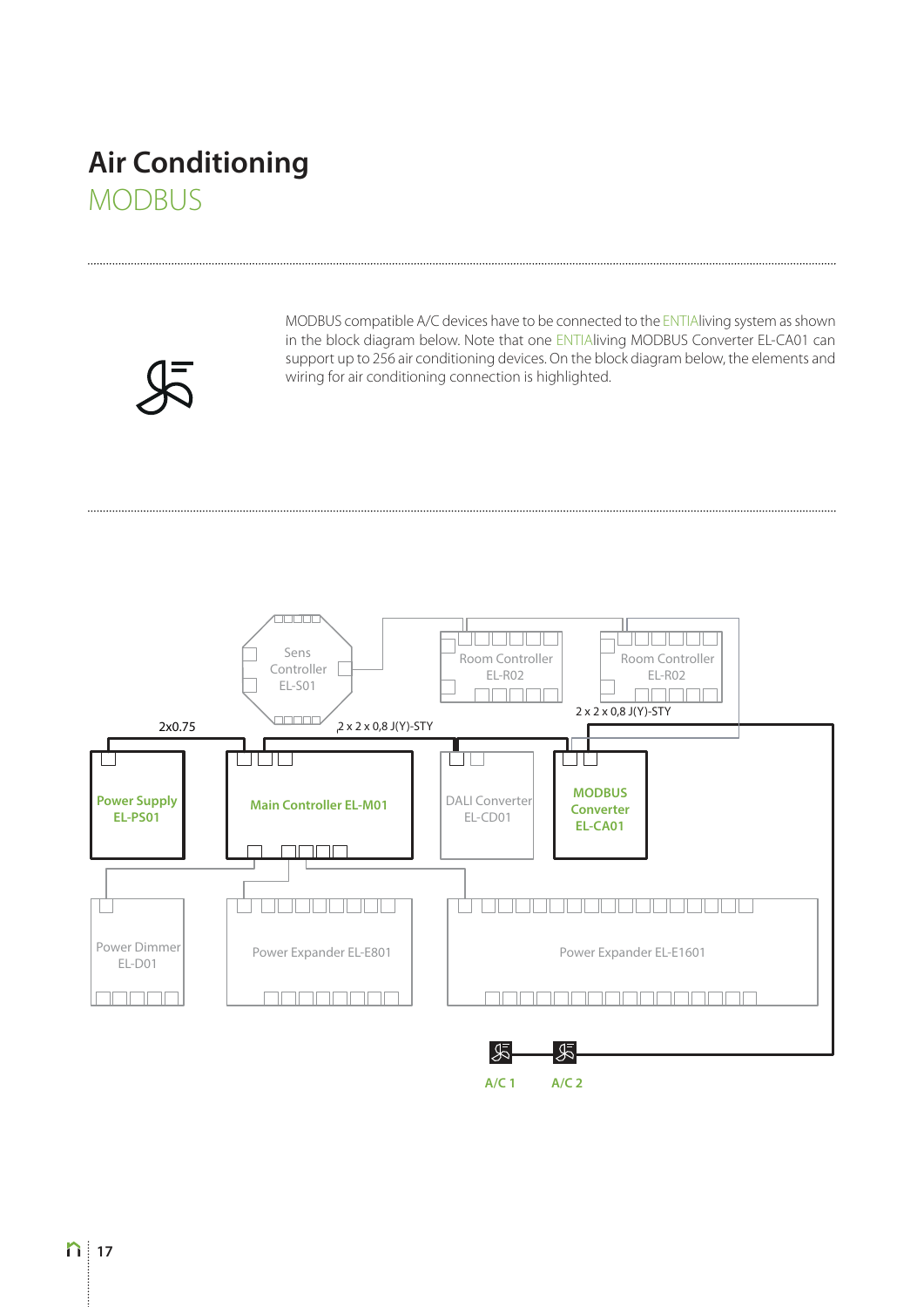### **Air Conditioning** MODBUS

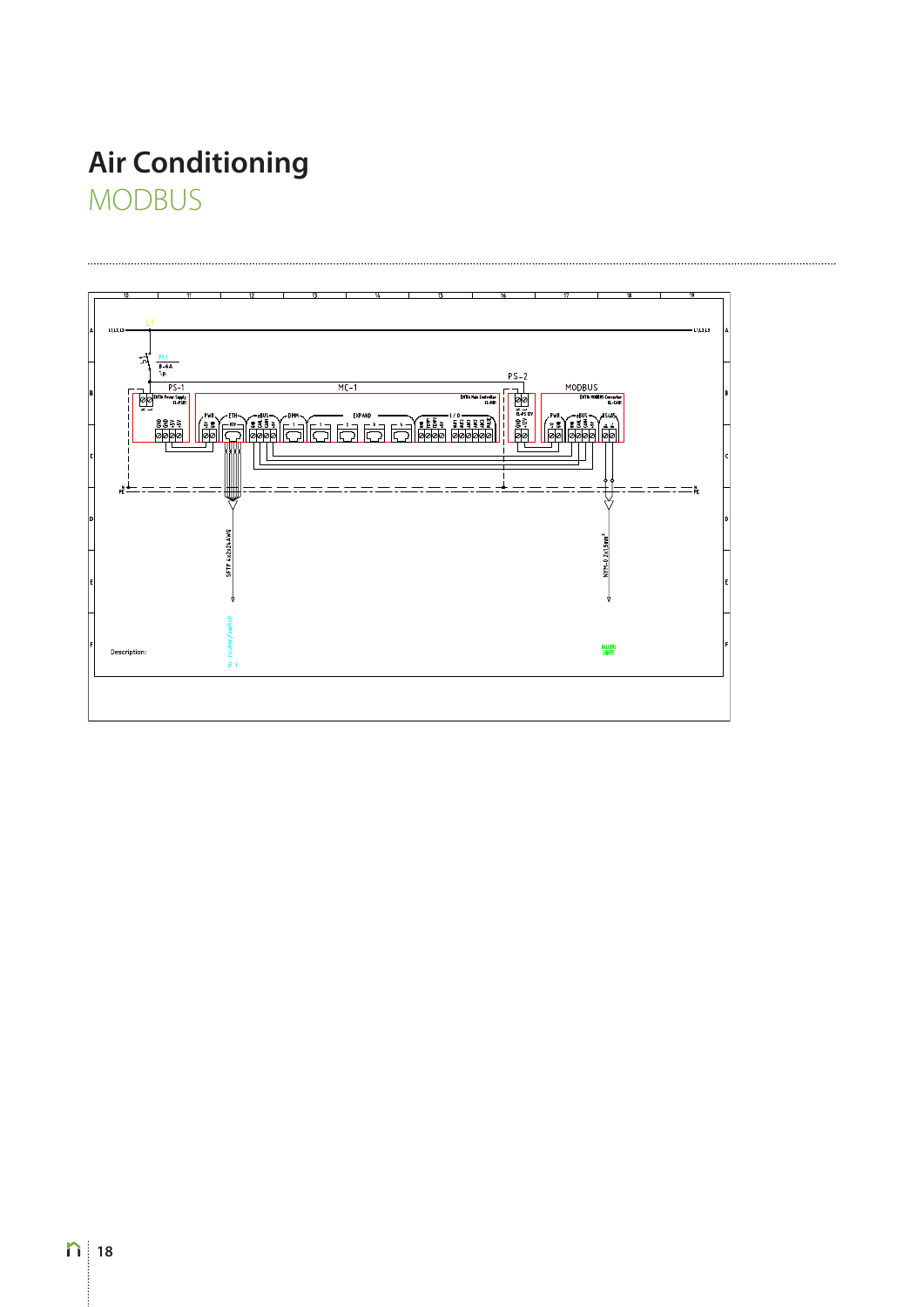#### **CAN**  Units

ENTIAliving CAN (eBUS) controllers, such as Main Controller EL-M01, Main Controller EL-M01a, Room Controller EL-R02, DALI Converter EL-CD01, MODBUS Converter EL-CA01 and Sens Controller EL-S01 have to be connected as shown in the block diagram below. Note that on the block diagram below, the CAN elements and wiring is highlighted. The order in which CAN devices are interconnected is of no consequence (e.g. we could start with a Room Controller instead of the Main Controller). Multiple Main Controllers can be connected in one eBUS circuit, if required (e.g. in case of more than 64 power outputs).

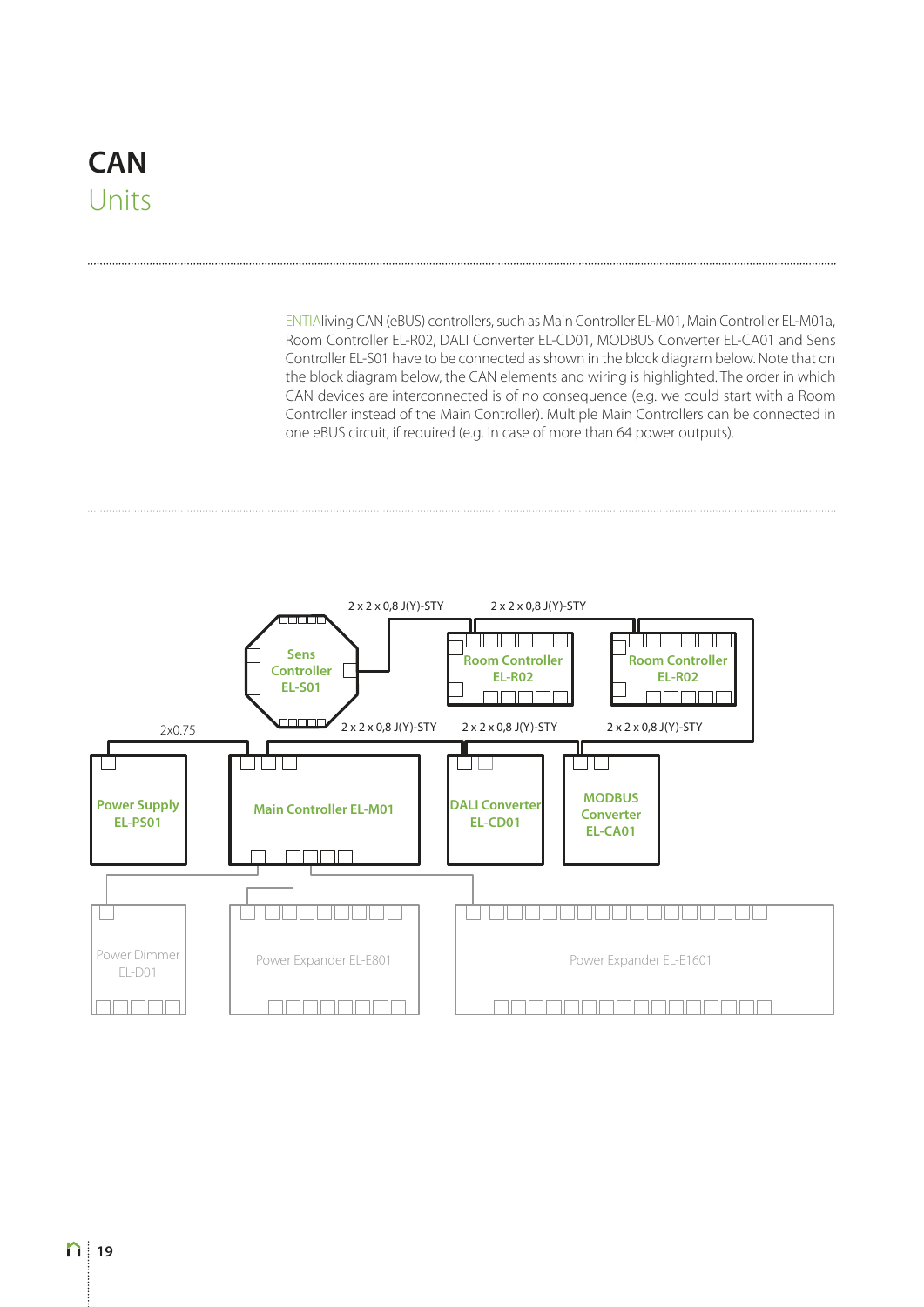#### **CAN** Units

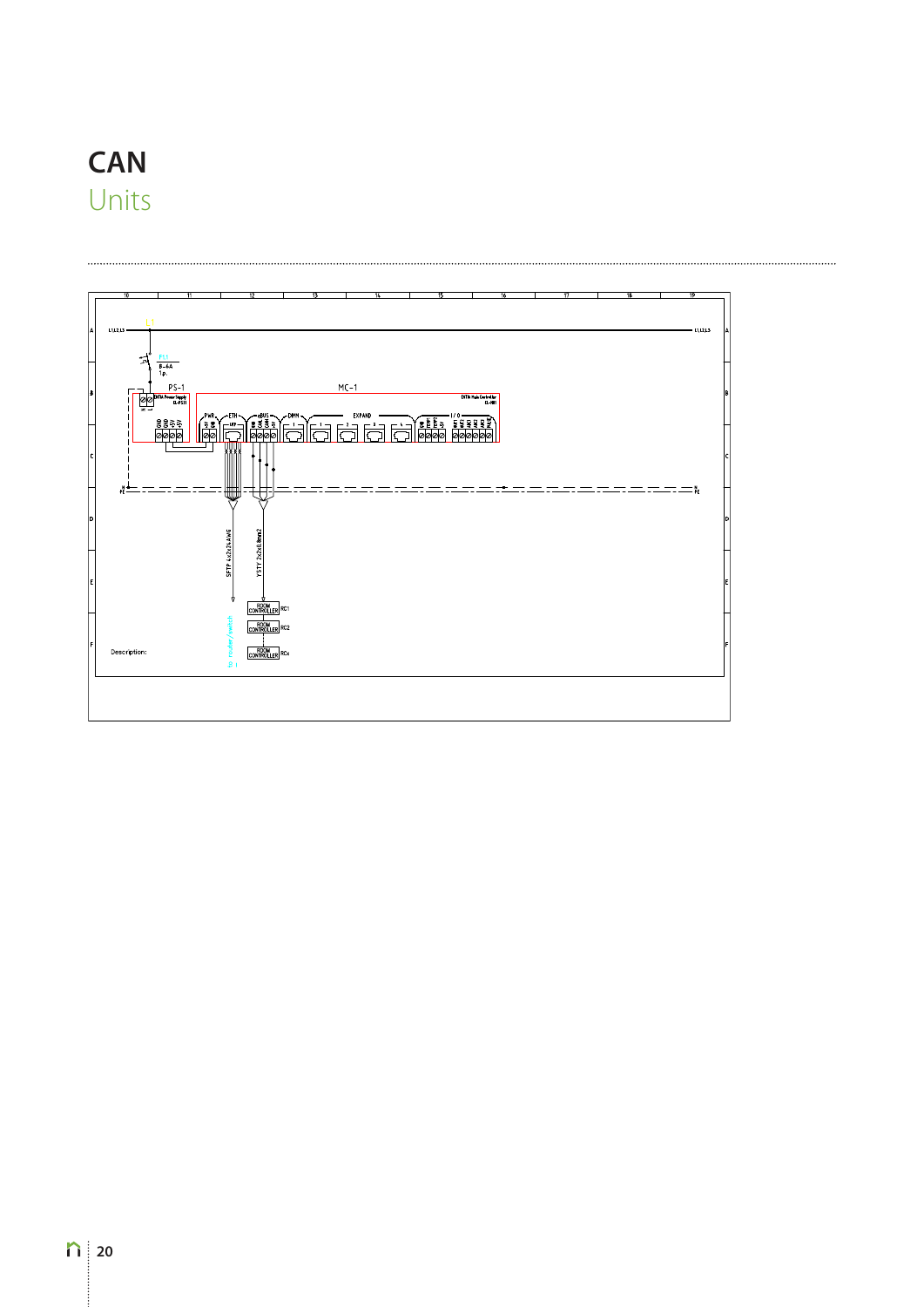#### **Buttons & Switches**

Power Expander connect

Below is the block diagram for connecting inputs (buttons, switches, digital sensors) to the ENTIAliving system via the Power Expander (EL-E801 and EL-E1601) modules. Up to 8 digital inputs can be connected to the EL-E801 module and up to 16 digital inputs to the EL-E1601 module.

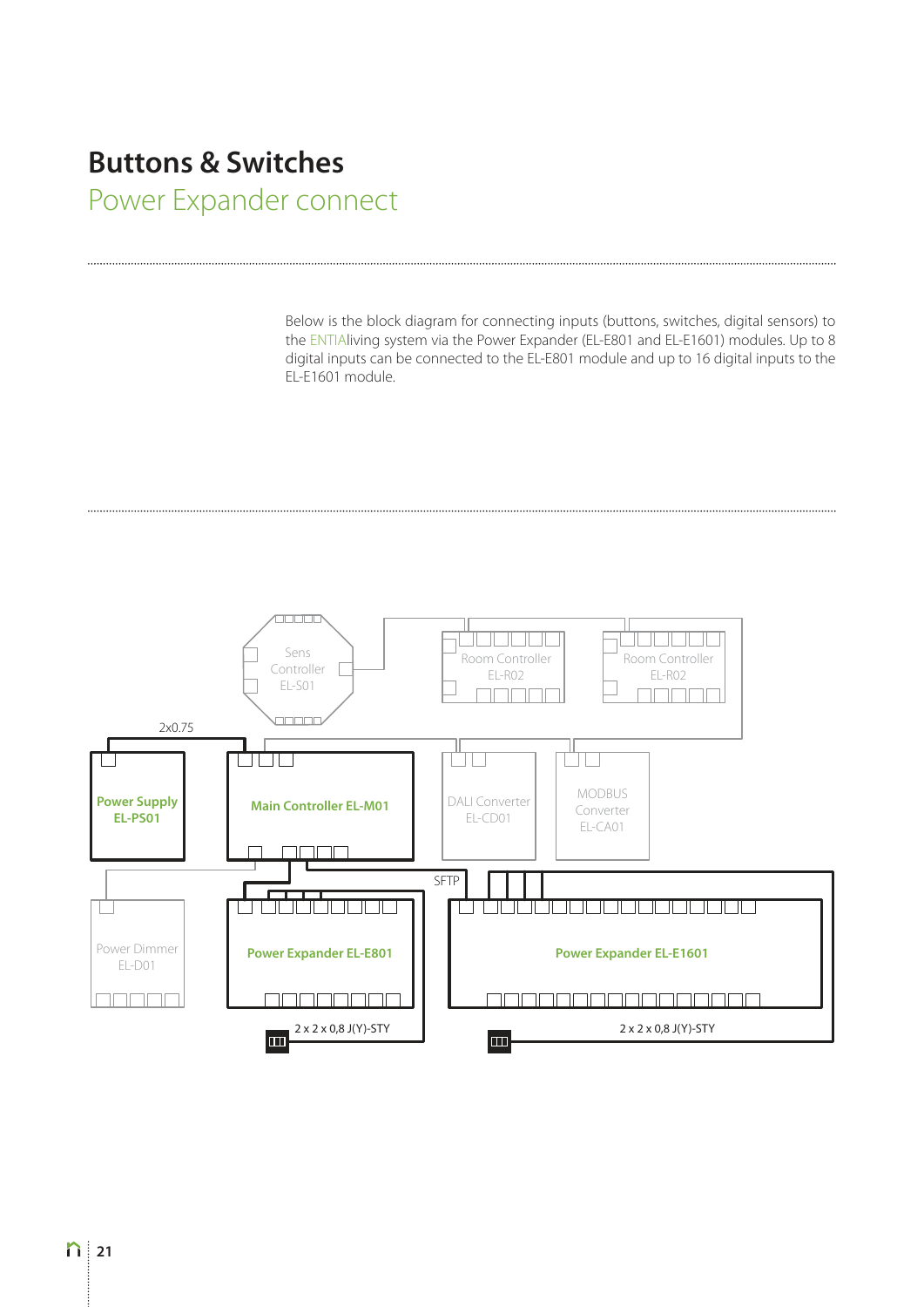#### **Buttons & Switches**

Power Expander connect



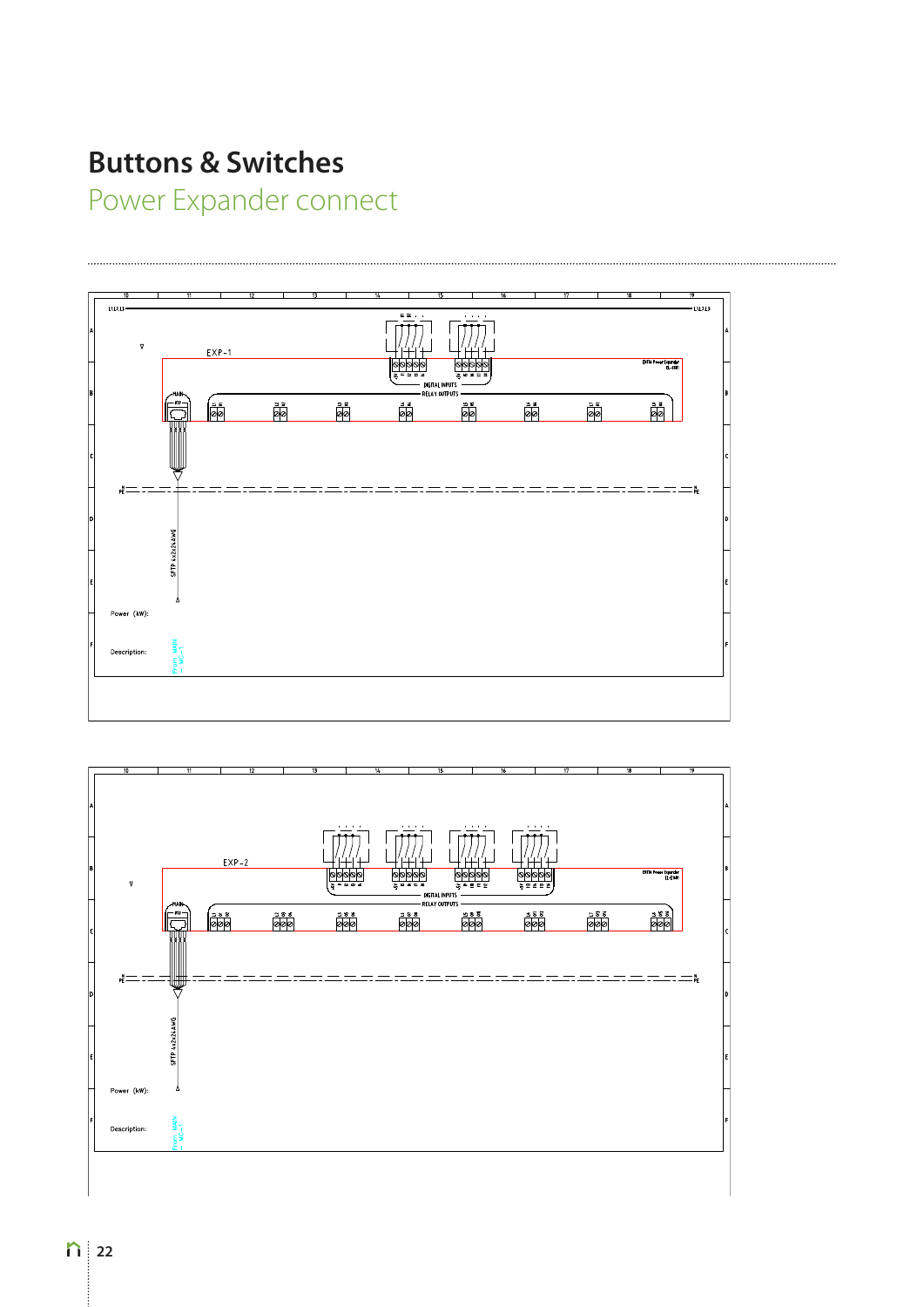#### **Buttons & Switches** BUS connect

Below is the block diagram for connecting inputs (buttons, swithcehs, digital sensors) to the ENTIAliving system via the Room Controller and/or Sens Controller (EL-R02 and EL-S01) modules. Up to 10 digital inputs can be connected to either EL-R02 or EL-S01 module.

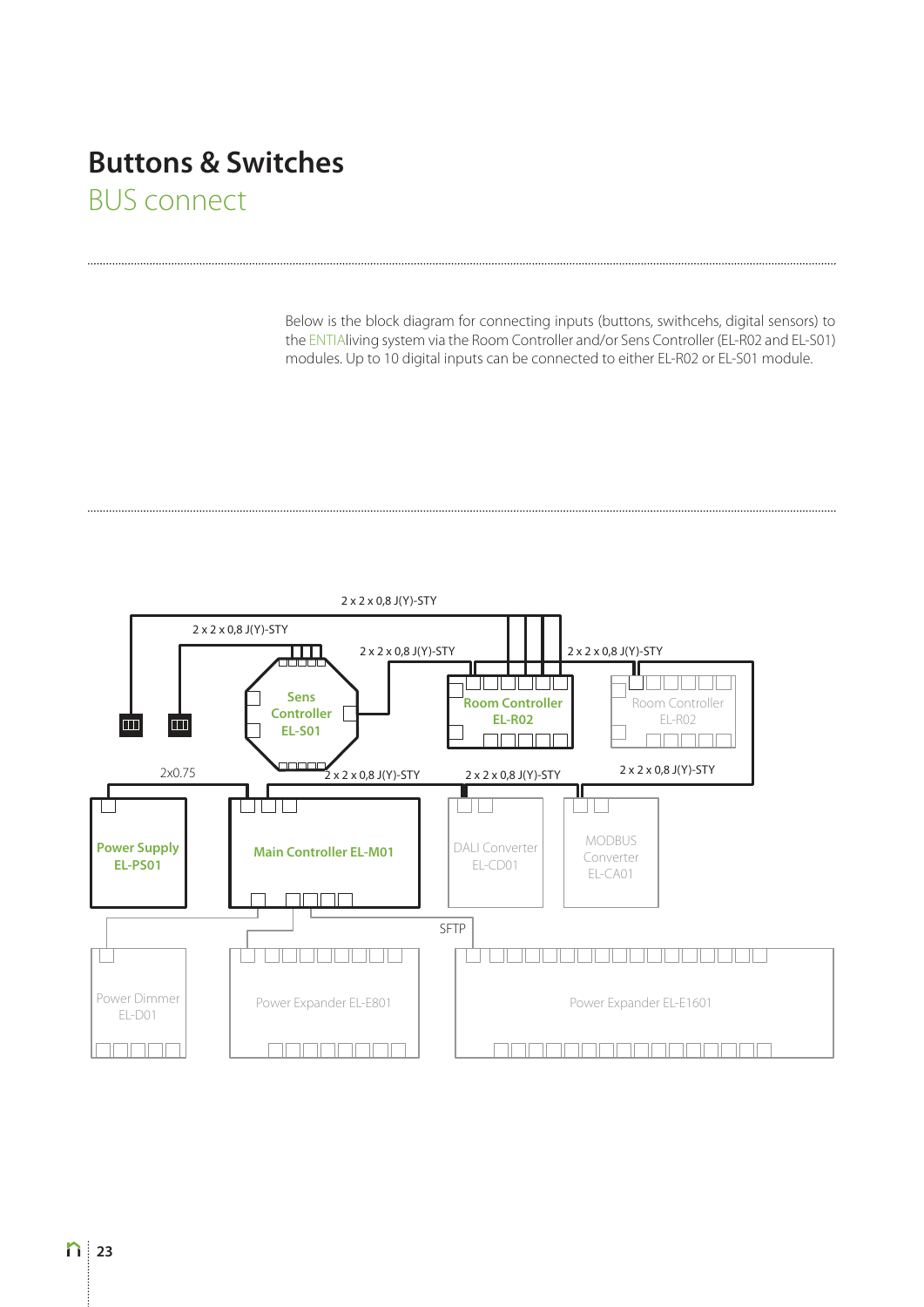## **Buttons & Switches**

**BUS connect** 



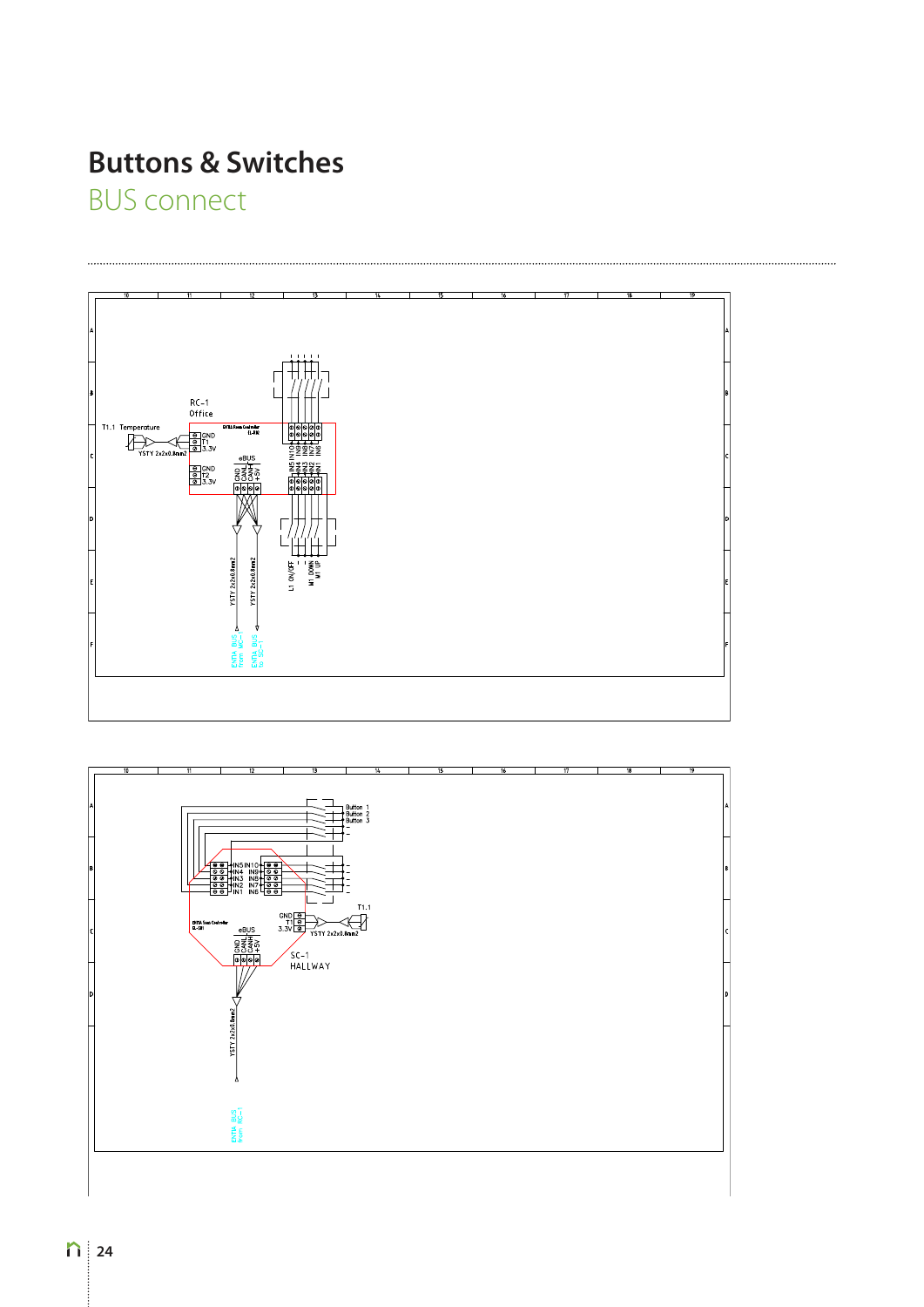# ABOUT THE COMPANY

Our mission is to make ordinary people's lives easier, more effective and less costly. We are beleivers, enthusiasts, engineers, explorers, achievers... We are Entia.

The company **Entia** was founded in 2009 and the product **ENTIAliving** was "born" a year later. A cloud based smart home for new residential buildings that increases the energy efficincy, security and comfort of a home while enabling world wide remote control with smartphones, tablets or personal computers. Assembled with the highest quality components and

manufactured in European Union, **ENTIAliving**  covers all the functionality of any smart home system available on the market, adding cloud related advantages, such as world wide monitoring and remote control, remote management and service etc. **ENTIAliving** is moving a luxury product into the mass market thus making smart home widely affordable.

#### **CE standards**

The **ENTIAliving** system has passed all the necessary tests to achieve the following standards of quality assurance:

- $\cdot$  EN 60730-1
- $\cdot$  EN 55015
- $\cdot$  EN 61547
- $\cdot$  FN 61000-3-2
- $\cdot$  EN 61000-3-3
- $\cdot$  EN 50491-2
- $\cdot$  EN 50491-5-1
- $\cdot$  EN 50491-5-2
- $\cdot$  EN 50491-5-3
- $\cdot$  EN 50491-3 (EN 50090:1998 + A1:2002 + A2:2007)